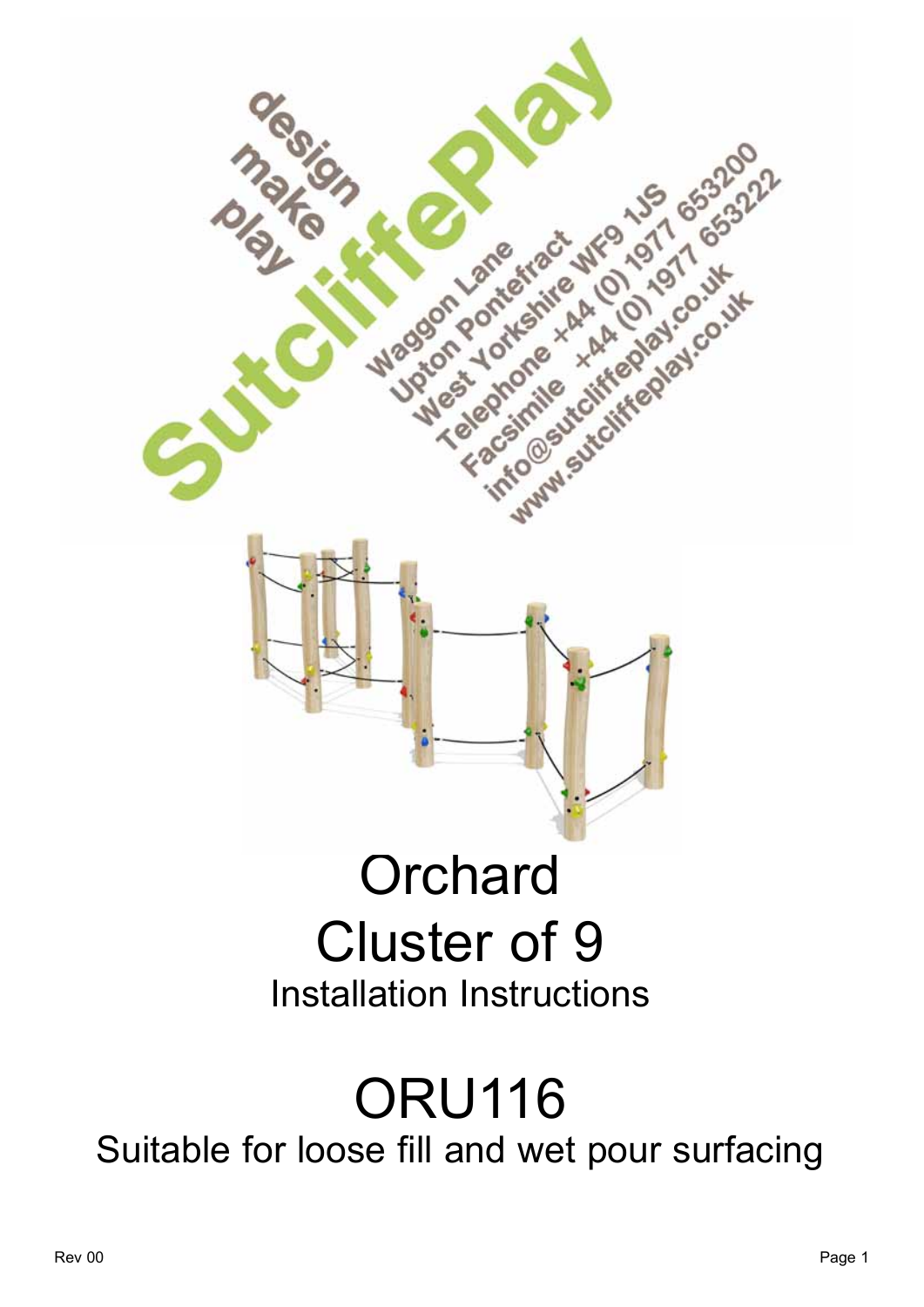

- 1 Read all instructions carefully before starting the assembly.
- 2 Plan the final position of the play equipment ensuring there is sufficient space. See the ground plan for recommended safety surfacing area and critical fall heights to EN1176.
- 3 Excavate the foundation holes in accordance with the plan. Orchard is designed to be installed onto a level site.
- 4 Erect the posts into the foundation holes using the ground plan for reference.
- 5 Fill the foundation holes to the required depth with concrete.
- 6 Do not allow the equipment to be used until the concrete has set (2 3 days) and the required safety surfacing has been installed.
- 7 Check that all fixing bolts and grips are fully tightened.
- 8 After one month check all bolts and tighten if necessary.
- 9 Follow the maintenance instructions supplied.

### NB

During installation care must be taken to prevent hazards to children. Extra care should be taken if conditions are abnormal.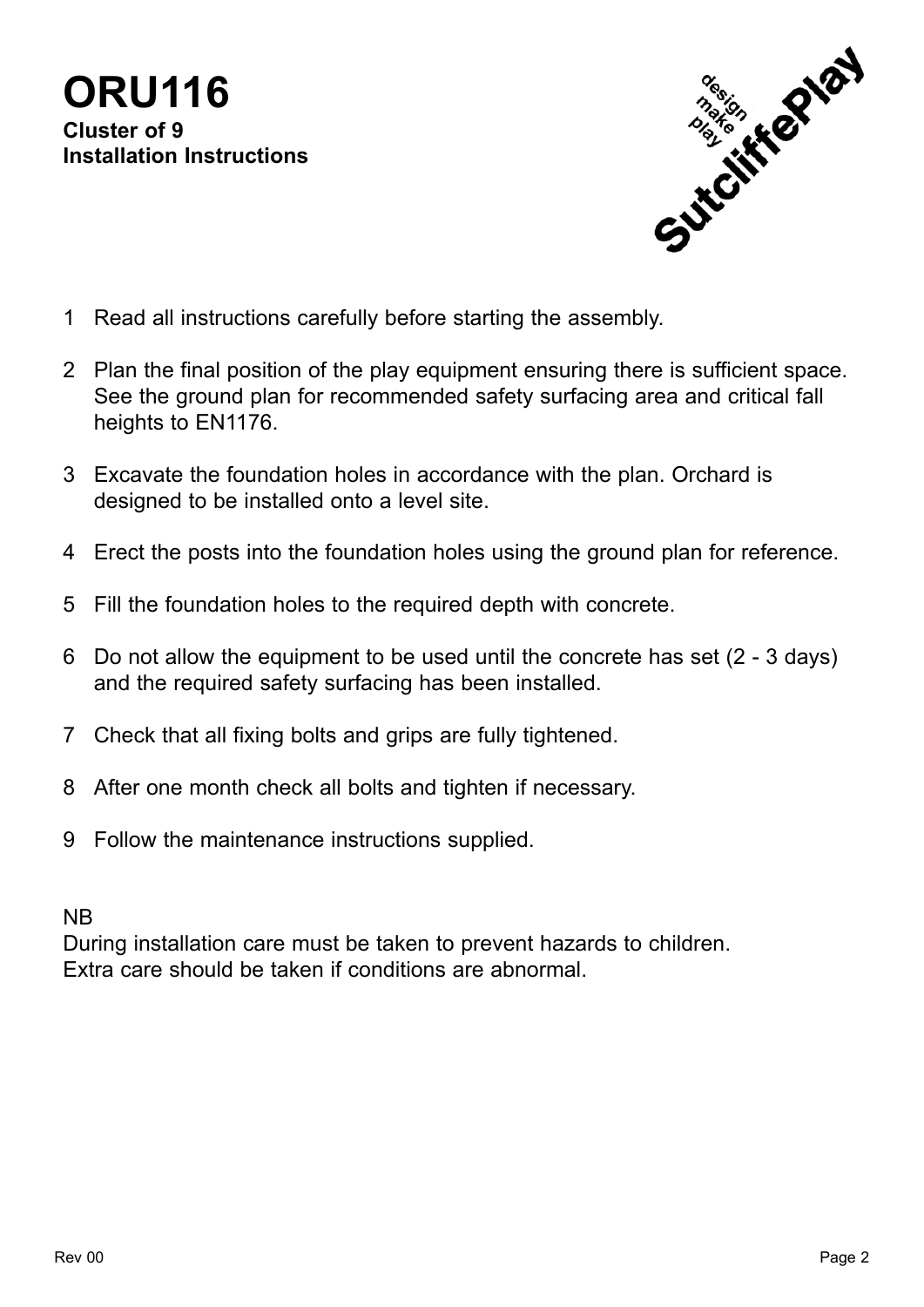# **ORU116**

**Cluster of 9 Installation Instructions**





The poles will arrive to site fully assembled with grips.

If you need to replace a grip, Sutcliffe Play supply yellow grips only. Please see below codes for spare parts and assembly:



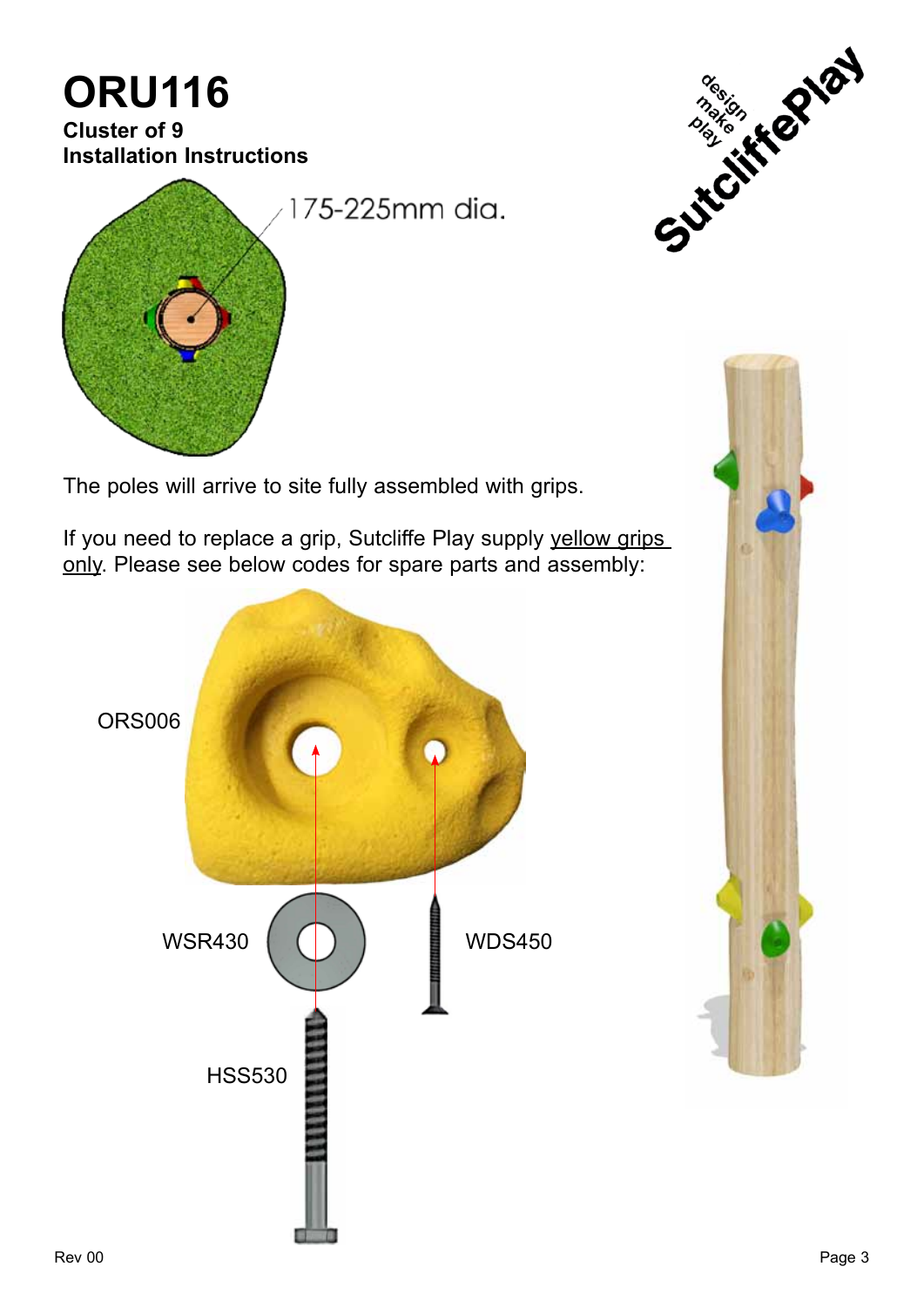



| ITEM NO. | PART NUMBER             | <b>DESCRIPTION</b>                             | QTY. |
|----------|-------------------------|------------------------------------------------|------|
|          | T3491                   | Peeled post approx 200mm dia. cut at 2400mm SC | 2    |
| 2        | T3498                   | Peeled post approx 200mm dia. cut at 2600mm SC |      |
| 3        | T3499                   | Peeled post approx 200mm dia. cut at 2600mm SC |      |
| 4        | T3500                   | Peeled post approx 200mm dia. cut at 2600mm SC |      |
| 5        | T3501                   | Peeled post approx 200mm dia. cut at 2800mm SC |      |
| 6        | T3502                   | Peeled post approx 200mm dia. cut at 2800mm SC |      |
| 7        | T3503                   | Peeled post approx 200mm dia. cut at 2800mm SC |      |
| 8        | T3504                   | Peeled post approx 200mm dia. cut at 2800mm SC |      |
| 9        | ORU 116 Rope A - 1445mm | Rope Walk 1445mm                               | 2    |
| 10       | ORU 116 Rope B - 1791mm | Rope Walk 1791mm                               | 2    |
| 11       | ORU 116 Rope C - 1011mm | Rope Walk 1011mm                               | 2    |
| 12       | ORU 116 Rope D - 1211mm | Rope Walk 1211mm                               | 4    |
| 13       | ORU 116 Rope E - 1053mm | Rope Walk 1053mm                               | 2    |
| 14       | ORU 116 Rope F - 1661mm | Rope Walk 1661mm                               | 2    |
| 15       | ORU 116 Rope G - 1340mm | Rope Walk 1340mm                               | 2    |
| 16       | ORU 116 Rope H - 1559mm | Rope Walk 1559mm                               | 2    |
| 17       | B0195                   | Climb Grips                                    | 50   |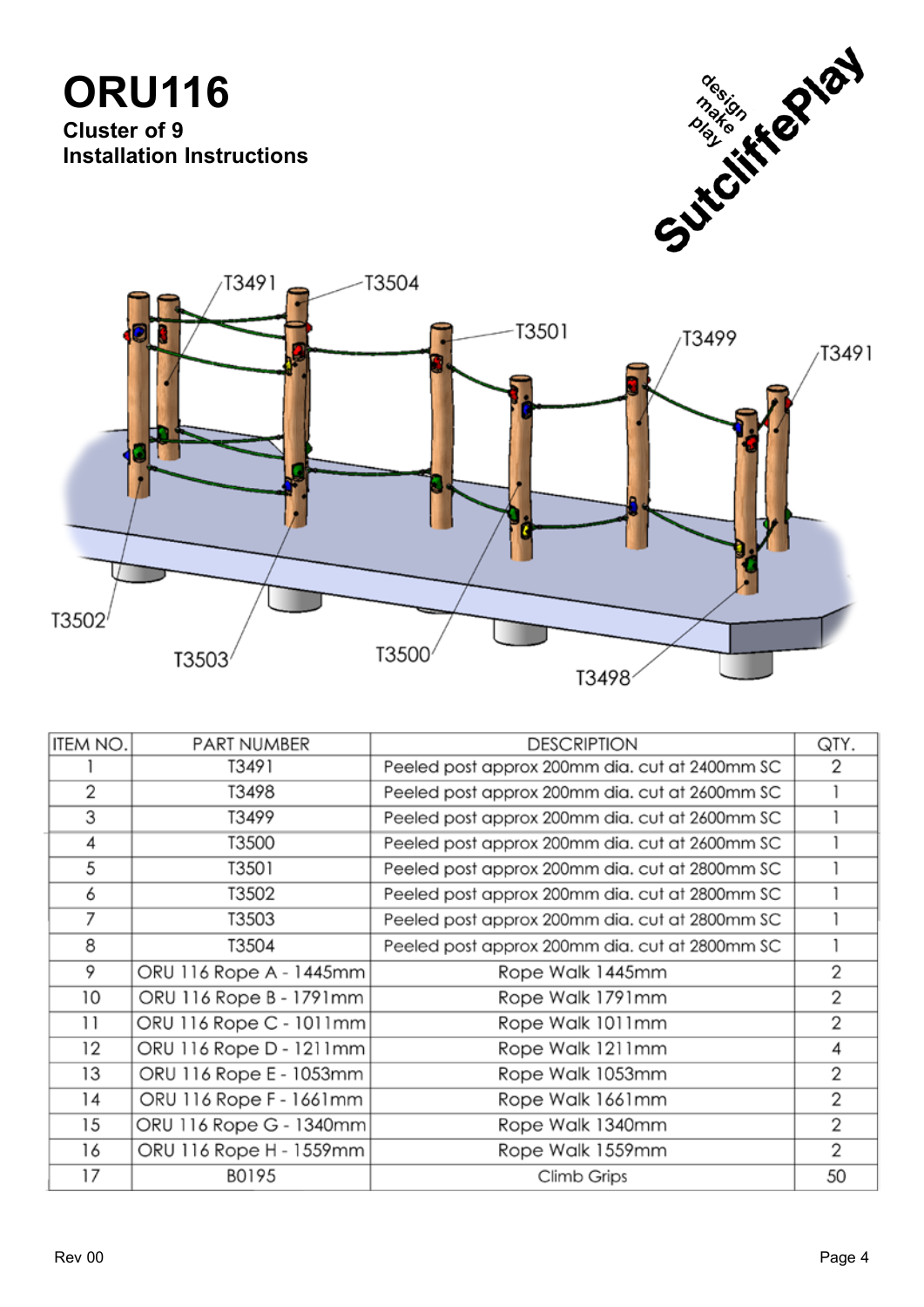

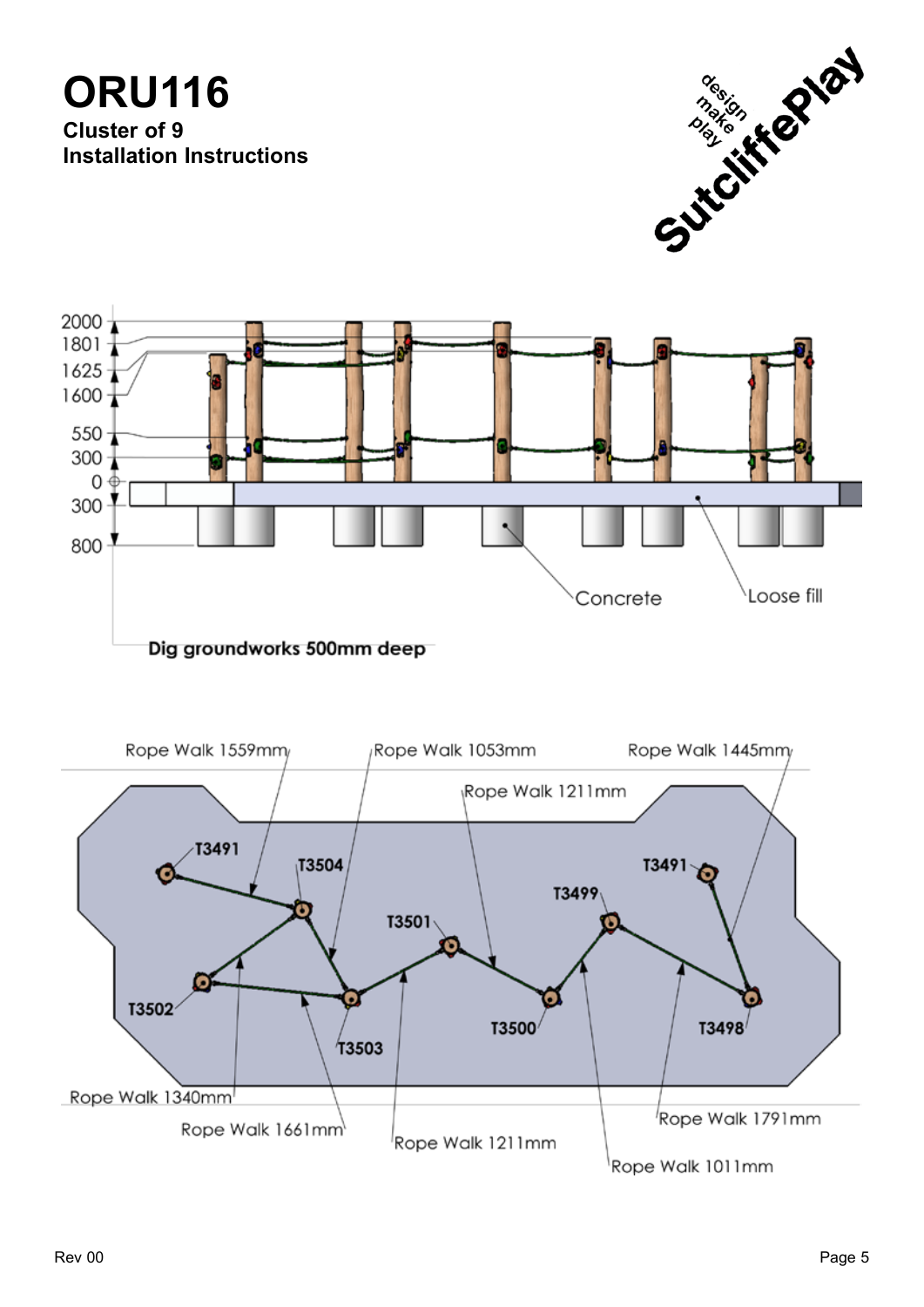



<mark>Bolt List</mark><br>36no. M12 Washers<br>36no. M12 Nylcok Nuts<br>36no. 33mm Black Inserts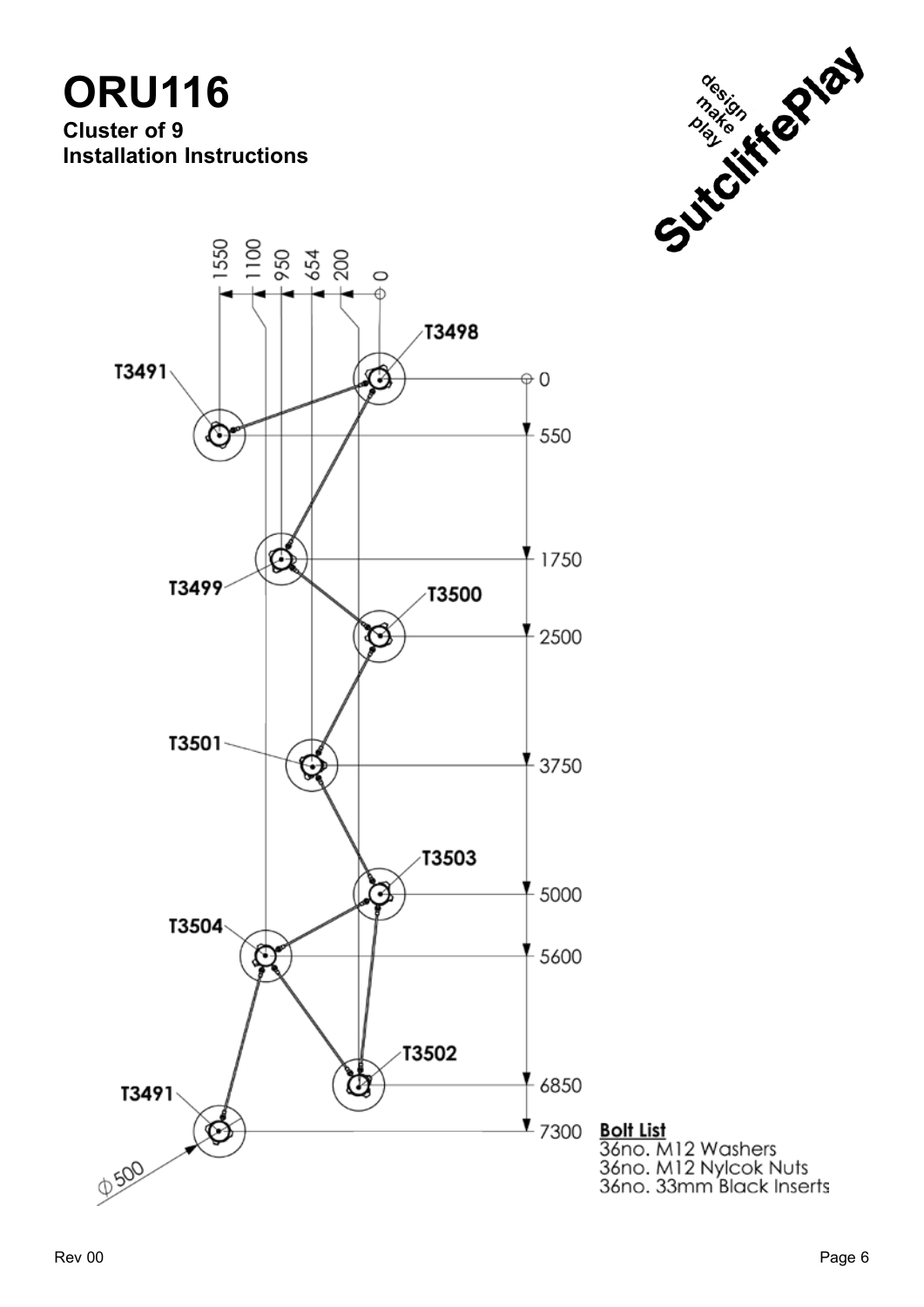#### Area: 30.27m<sup>2</sup>

Please note the surfacing detail is for guidance only<br>as no safety surface is required as fall height is 600mm